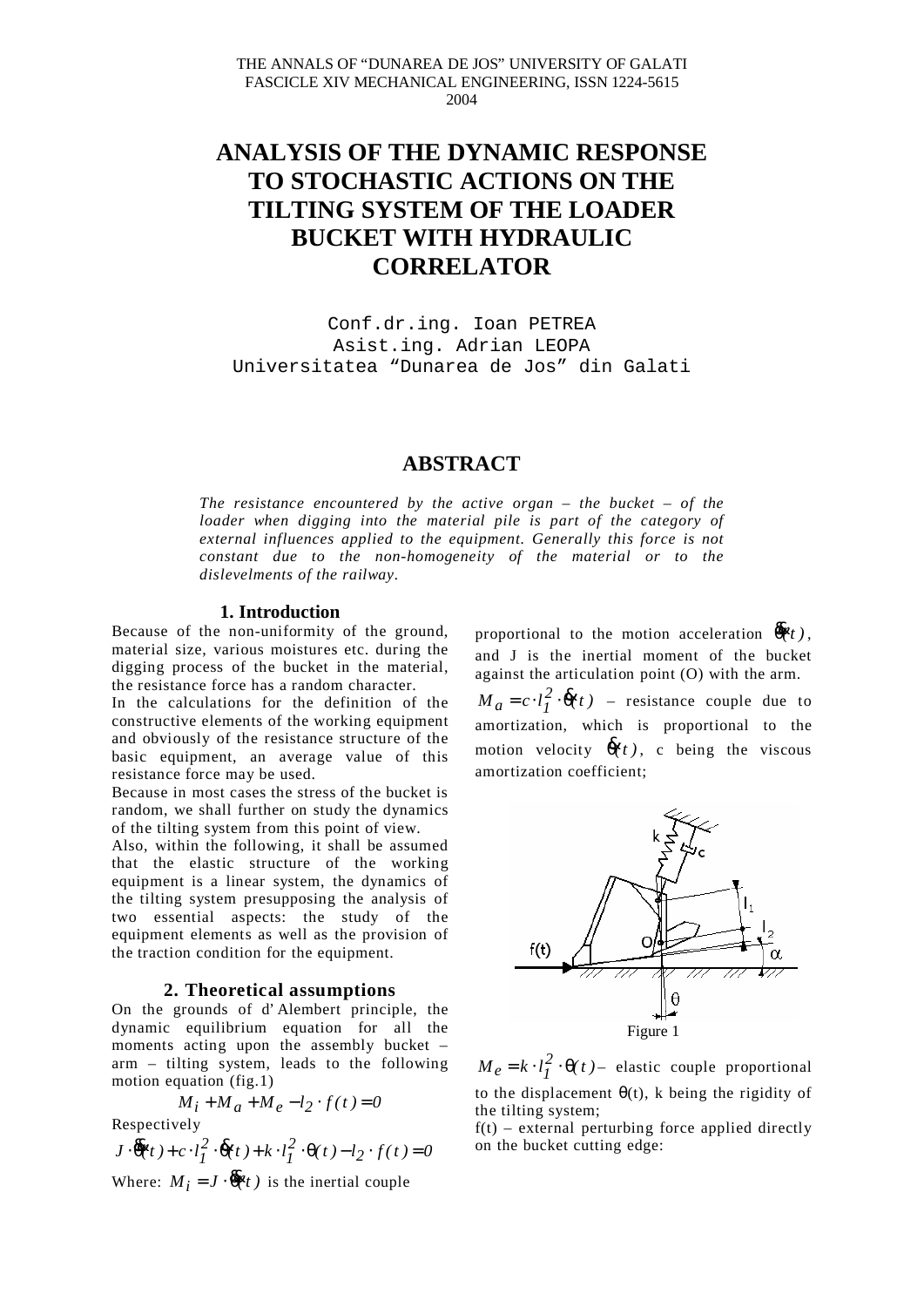$$
\omega_0^2 \frac{k \cdot l_I^2}{J}; \xi = \frac{c \cdot l_I^2}{2J \cdot \omega_0}
$$

With the known notations:

the motion equation is brought to the standard form:

$$
\overline{\theta}(t) + 2 \cdot \xi \cdot \omega_0 \cdot \overline{\theta}(t) + \omega_0^2 \cdot \theta(t) = \frac{l_2 \cdot f(t)}{\xi}
$$

In which:

 $\omega_0$  is the own pulsation of the bucket vibrations without considering the amortization,

$$
\omega_0 = 2\pi \cdot n = \frac{2\pi}{T};
$$

ξ - fraction of the critical amortization, defined as the ratio between the effective amortization c

and the critical amortization  $c_{cr}$ ,  $\xi = \frac{c}{c_{cr}}$  $\xi = \frac{c}{c}$ . The

critical amortization is the amortization for which the bucket goes back into equilibrium position after an arbitrary excitation without any oscillation,

$$
c_{cr} = 2m \cdot \omega_0 = \frac{2J}{l_I^2} \omega.
$$

Equation has a solution in the form of:

$$
\Theta(t) = \Theta_0 + \Theta_I(t)
$$

where :

 $\theta_0$  is the solution corresponding to the constant component  $f_0$  of material resistance.

 $\theta_1$  (t) – the solution corresponding to the random component  $f_1(t)$  material resistance

$$
(\bar{f} = \bar{f}_0 + \bar{f}_1(t))
$$

By using relation, the motion equation around

the average value *J*  $l_2 \cdot f$ *2 0*  $0 = \frac{l_2 \cdot f_0}{\omega_0^2 \cdot J}$  $\theta_0 = \frac{l_2 \cdot f_0}{r^2}$  is

$$
\overline{\theta}_I(t) + 2 \cdot \xi \cdot \omega_0 \cdot \overline{\theta}_I(t) + \omega_0^2 \cdot \theta_I(t) = \frac{l_2 \cdot f_I(t)}{J}
$$

For  $0 < \xi < 1$ , the general solution of the equation is of the form:

$$
\Theta_I(t) = \Theta^*(t) + \Theta^{**}(t)
$$

Where:

$$
\theta^*(t) = e^{-\xi \omega_0 t} (A \cos \omega_0 \sqrt{1 - \xi^2} t + B \sin \omega_0 \sqrt{1 - \xi^2} t)
$$

In which A and B are constants that depend on the initial conditions

$$
\theta^{**}(t) = -\frac{l_2}{J \cdot \omega_0 \cdot \sqrt{I - \xi^2}} \int_0^\infty f_I(t - t') \cdot e^{-\xi \omega_0 t'}.
$$

$$
\cdot \sin \omega_0 t \sqrt{I - \xi^2} t' \cdot dt'
$$

The solution given by relation is asymptotically stable, in square average and the variable change  $t' = t - \tau$  has been done because the random process is considered stationary.

In order to determine the mathematical expectancy  $m_{\theta^{**}}(t)$ , the auto correlation function  $k_{\theta^{**}}(t)$  and the spectral density  $S_{\theta^{**}}(t)$  for the response of the system, we need the mathematical expectancy and the auto correlation function of the input signal, as well as the frequency features of the system.

Because  $f_1(t)$  is a stationary centered random function,  $m_{\theta_I}(t) = 0$ .

The auto correlation function pf the stationary processes of excitation and response is given by the relation:

$$
k_{\theta^{**}}(\tau) = \int_{-\infty}^{+\infty} k_{f_1}(\tau - t_2' + t_1') h(t_1') h(t_2') dt_1' dt_2'
$$

Where the pondering function is given by the relation:

$$
h(t) = \begin{cases} 0, \text{ pentru } t \in (-\infty, 0) \\ -\frac{e^{-\xi \omega_0 t} \sin \omega_0 \sqrt{1 - \xi^2} \cdot t}{\omega_0 \sqrt{1 - \xi^2}}, t \in (0, 1) \end{cases}
$$

The spectral density of the power of the response function of the excitation response power and the transfer function is given by the relation:

$$
S_{\theta^{**}}(\omega) = |H(i\omega)|^2 \cdot S_{f_I}(\omega)
$$

Where:

$$
H(i\omega) = \frac{1}{\omega_0^2 - \omega^2 - 2i\xi\omega_0}
$$

47